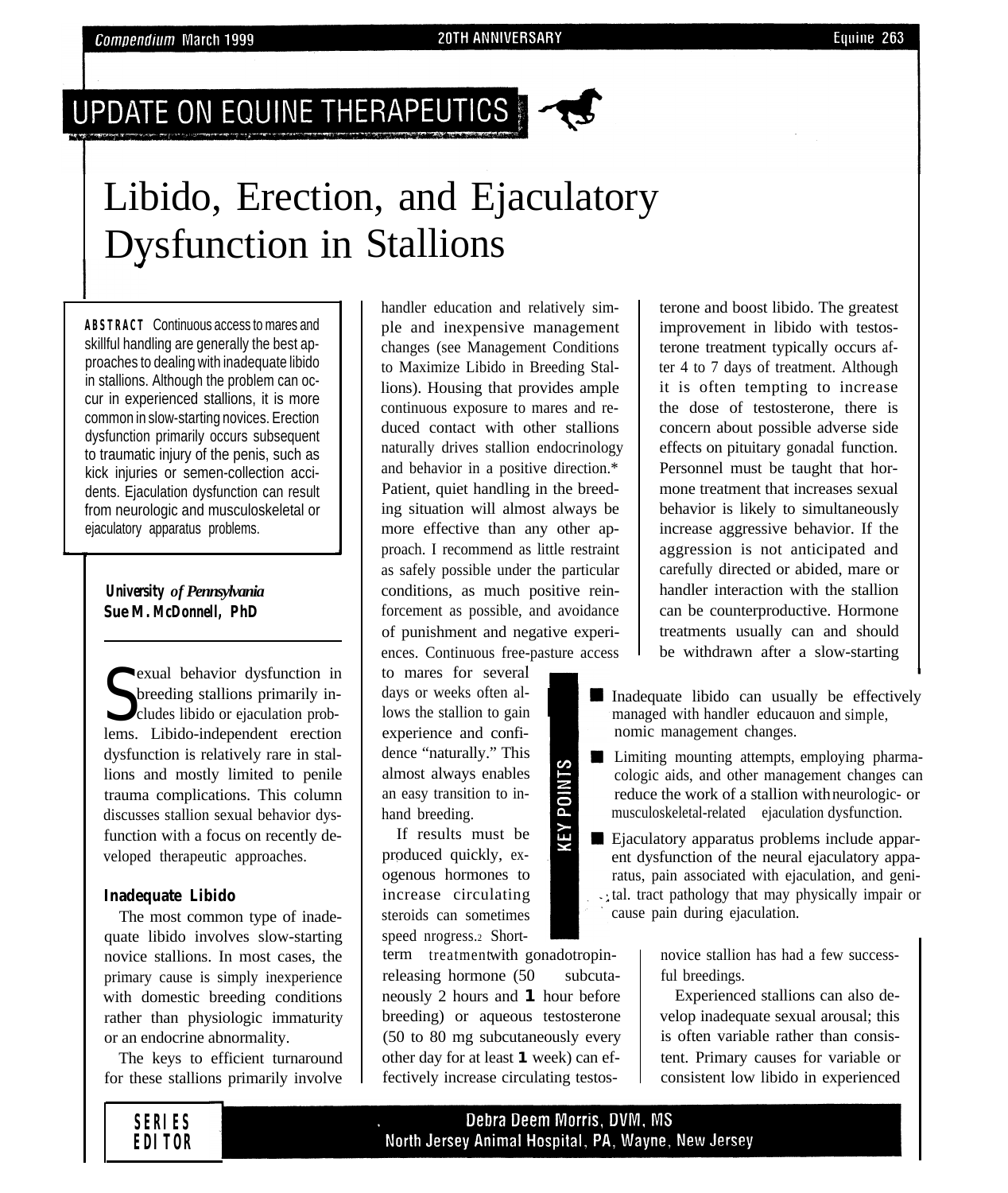#### **Management Conditions to Maximize Libido in Breeding Stallions**

#### **General Housing and Care**

- Provide as much contact (direct, fence line, or in neighboring stall) with mares as possible and as little contact as possible with other stallions.
- Provide ample outdoor exercise and good ventilation when indoors.
- **Now Keep stallion fit and lean.**

#### **Breeding-Shed Experience**

- Provide ongoing in-hand exposure to mares in a breeding situation (I recommend one or two 30-minute sessions daily or every other day).
- $\Box$  Provide exposure to a variety of stimulus mares in natural estrus, including both quiet and more active mares. Allow interaction with the mare's head, body, and tail; movement of the mare, particularly slow walking and stopping, is typically more stimulating to a stallion than is a fully restrained mare.
- Provide patient, creative, and skilled handlers who can confidently and quietly control a stallion that is showing normal vigorous sexual behavior.
- Allow mounting without an erection; this is a normal behavior of stallions that can be eliminated once the stallion is breeding normally.
- $\blacksquare$  Expect an irregular rate of improvement.

breeding stallions include handling changes, negative experience associated with breeding, a heavy breeding schedule, suboptimal stimulus mares, testicular degeneration, musculoskeletal discomfort, or other. pain or illness. It is usually difficult to determine the causal factors. However, I recommend treating any suspected discomfort and then proceeding as described for a slow novice, reviewing all possible contributing factors with the goal of optimizing all aspects of the breeding and management environment.

#### **Rowdy Breeding-Shed Behavior**

Stallions are by nature quite variable in their level of sexual arousal. High libido can be problematic for some breeding operations. The handling challenge is to safely direct and accommodate energetic stallions without discouraging normal sexual behavior (see Management and Pharmacologic Aids to Facilitate, Ejaculation). Case reports detailing the implementation of these handling recommendations have been published and can be useful reading for most stallion managers."

#### **Erection Dysfunction**

Penile erection in a sexual context depends on adequate sexual arousal and a functional pelvic and penile neurovascular apparatus.' Libido-independent erection dysfunction is rare in breeding stallions. The majority of cases that do occur are subsequent to traumatic injury of the penis, including stallion-ring injuries, paralyzed penis and paraphimosis, kick injuries, and other 'breeding or semen-collection accidents. Artificial-vagina insertion problems are relatively common, particularly with "self-serve" dummy mounts. Another common semen-collection accident involves penile laceration associated with the failure to remove a thermometer from the lumen of the artificial vagina.

Although rare, aortoiliac thrombosis that impairs pelvic circulation can result in inadequate tumescence, particularly on exertion during mounting and thrusting. Neurologic disease can also be manifest in erection dysfunction (e.g., premature and exaggerated tumescence of the glans penis).8

A potentially confusing type of erection dysfunction involves the penis folding back within the prepuce as tumescence commences. Typically, the stallion appears aroused and ready to mount despite no visible erection. The stallion may also appear uncomfortable or intermittently distracted, pinning the ears, kicking toward the abdomen, or stepping awkwardly on the hind legs. Close visualization reveals a rounded, fullappearing prepuce with the skin stretched taut as the penis doubles back on itself within the prepuce. Resolution usually requires removing the stallion from the sexual situation until the penis detumesces. After the penis is fully withdrawn, applying a lubricating ointment to the prepuce is usually adequate to facilitate subsequent normal protrusion.

This situation tends to repeat occasionally over time with particular stallions. I have noted this condition to repeat in stallions that accumulate large amounts of smegma as well as in stallions in which the penis and sheath are fully cleansed one or more times daily for breeding. One might speculate that this tendency may be related to too much accumulated "sticky" smegma or too little normal smegma lubrication. I have seen one stallion appear to suffer secondary psychologic libido dysfunction associated with a relatively frequent occurrence of this event.

Erection is not requisite for semen collection in stallions with an active libido. Vigorous manual and thermal stimulation of the base of the penis typically elicits pelvic thrusting adequate to achieve ejaculation, either with the horse mounted or standing on the ground.<sup>9</sup> Pharmacologic aids to enhance erection or enhance or induce ejaculation without erection can also be useful in prolonging the breeding life of stallions with inadequate erection.

#### **Ejaculation Dysfunction** *Neurologic and Musculoskeletal Problems*

Most cases of ejaculatory dysfunc-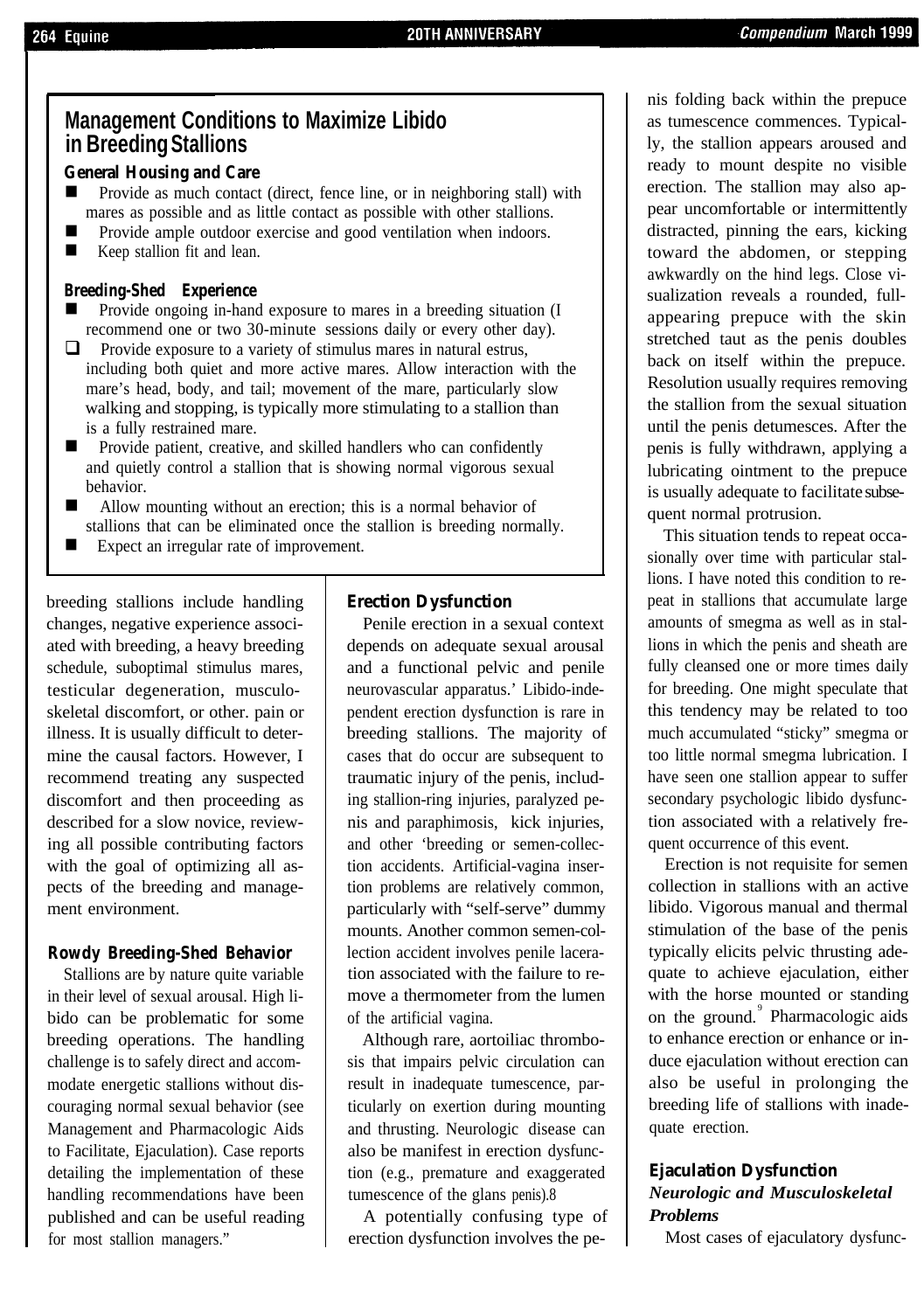#### Management and Pharmacologic Aids to Facilitate Ejaculation

#### **To enhance sexual arousal**

- $\blacksquare$  Excellent stallion handling
- W Prolonged teasing under conditions that yield the highest safe level of arousal
- **M** Breeding schedule for maximum arousal
- **M** Natural estrus stimulus and mount mares
- **Minimal distractions in the breeding area**
- $\Box$  Established breeding routine rich with conditioned stimuli for maximum arousal
- •l Encouragement and positive reinforcement
- hour before breeding) n Gonadotropin-releasing hormone (50 ug subcutaneously 2 hours and **1**
- **Q** Diazepam **(0.05 mg/kg** via slow intravenous administration)

#### **To reduce back and hindlimb pain and accommodate musculoskeletal deficiencies**

- W Mount mare or dummy of appropriate height and conformation
- $\Box$  Excellent physical facilities for breeding (e.g., good footing, head room)
- $\Box$  Stable (no side-to-side movement) mount mare or dummy
- **Mount mare or dummy placed on a downgrade from stallion to reduce** weight on hindlimbs
- $\Box$  Semen collection on the ground (artificial vagina or manual stimulation)
- $\blacksquare$  Weight loss to reduce work of hindlimbs, particularly during breeding
- $\Box$  Lateral support at the hips during mount
- **m** Good footing (e.g., grass or dry athletic surface)
- **m** Phenylbutazone (1 **g** orally twice daily)<sup>3</sup>
- $\blacksquare$  Acupuncture and associated therapies<sup>4,5</sup>

#### **To increase positive stimulation of the penis**

- **W** Pressure and temperature of artificial vagina that yields most vigorous thrusting
- Hot compresses applied to the base of the penis

#### **To lower ejaculatory threshold in copula**

n Imipramine hydrochloride (500 to 1000 mg orally in grain 2 to 4 hours before breeding)<sup>2</sup>

tion seem  $t$  involve neurologic and musculoskeletal problems that affect the stallion's ability to mount and thrust as the primary cause of breeding failure. Musculoskeletal and neurologic examinations are often difficult to interpret because positive findings typically do not explain the degree of breeding dysfunction. Stallions with musculoskeletal or neurologic problems can continue breeding with therapy aimed at maximizing libido, reducing discomfort, and improving strength and stability during breeding.

There are also a variety of management changes that can be instituted at little cost to accommodate special needs of the stallion. One practical recommendation is to approach each breeding or semen-collection session with the goal of optimizing **condi**tions for the first mount and confining attempts to three or four to limit the wear and tear on the stallion. Another useful technique for disabled stallions is to collect semen with the stallion standing on the ground, using an artificial vagina or manual stimulation.  $10-12$  Pharmacologic aids can also be useful in enhancing ejaculatory function in copula.'3 Adjusting the breeding schedule, mare management, or using chilled or frozen semen can also reduce the work of a stallion (see Management and Pharmacologic Aids to Facilitate Ejaculation). My general approach is to consider and simultaneously implement as many appropriate aids as possible.

#### *Ejaculatory Apparatw Probhms*

A smaller percentage of ejaculation dysfunction cases seem to be specific to the ejaculatory apparatus as opposed to a musculoskeletal problem impairing mounting and thrusting. Specific diagnoses of primary and secondary problems are difficult. In cases of slow or intermittent ejaculation, ejaculation pattern and semen character can suggest further diagnostic procedures. Signs of infection, occlusion, or urine contamination can be followed with ultrasonographic and endoscopic examinations of the pelvic urethra and accessory sex glands. Neurologic problems specific to the ejaculatory apparatus are suggested by variation in semen  $pH$ , concentration, and volume and sperm numbers as well as intermittent urine contamination of semen and variable ejaculatory pulse pattern and strength. \* Pharmacologically induced ejaculation can be useful to obtain semen for freezing or as an occasional emergency back-up technique for extremely disabled stallions.<sup>17</sup> Several different protocols are useful (Table One). In their current stage of development, each protocol requires specific tedious collection procedures and none is likely to produce ejaculation in more than 60% of attempts.

#### **References**

- 1. McDonnell SM: Stallion behavior and endocrinology-What do we really know? Proc 41st Annu AAEP Meet. 18-19, 1995.
- 2. McDonnell SM: Normal and abnormal sexual behavior. *Vet C/in North Am Equine Pract* 8(1):71-89, 1992.
- 3. McDonnell SM, Love CC, Pozor MA, Diehl NK: Phenylbutazone treatment in breeding stallions: Preliminary evidence for no effect on semen or testicular size. *Theriogenology 37:* 1225- 1232, 1992.
- 4. Martin BB, Klide AM: Diagnosis and